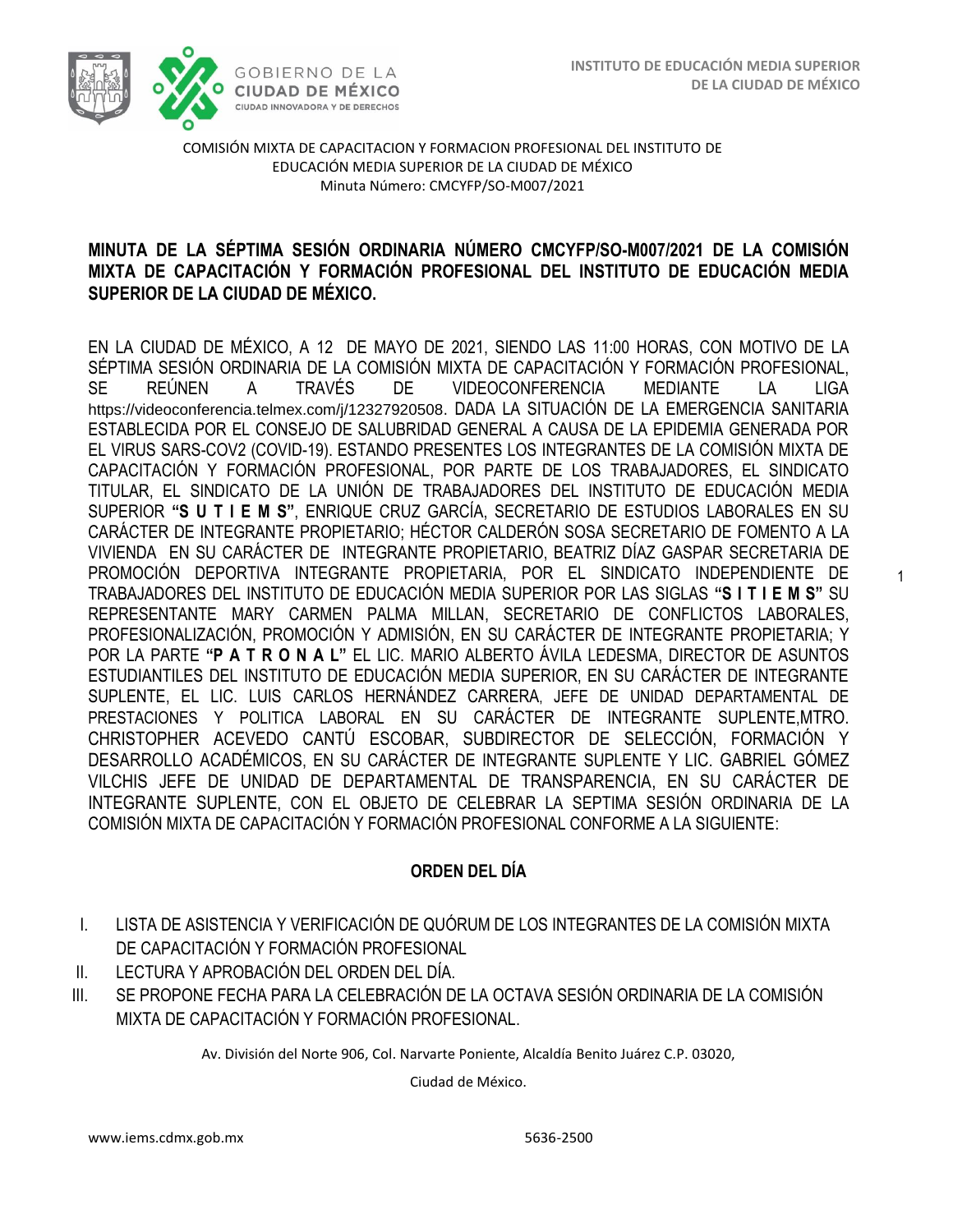

#### COMISIÓN MIXTA DE CAPACITACION Y FORMACION PROFESIONAL DEL INSTITUTO DE EDUCACIÓN MEDIA SUPERIOR DE LA CIUDAD DE MÉXICO Minuta Número: CMCYFP/SO-M007/2021

# /2020 **M I N U T A**

**PRIMERO. -** DE ACUERDO CON LA LISTA DE ASISTENCIA DE LOS INTEGRANTES DE LA COMISIÓN, EXISTE QUÓRUM LEGAL VÁLIDO PARA LLEVAR A CABO SÉPTIMA SESIÓN ORDINARIA DE LA COMISIÓN MIXTA DE CAPACITACIÓN Y FORMACIÓN PROFESIONAL.

**SEGUNDO. -** PREVIA LECTURA SE APRUEBA EL ORDEN DEL DÍA PROPUESTO POR LOS INTEGRANTES.

**TERCERO. –** SE ACUERDA FECHA PARA LA CELEBRACIÓN DE LA OCTAVA SESIÓN ORDINARIA DE LA COMISIÓN MIXTA DE CAPACITACIÓN Y FORMACIÓN PROFESIONAL EL 26 DE MAYO DE 2021, A LAS 11:00 HRS. SE ENVIARÁ MEDIANTE CORREO ELECTRÓNICO LA LIGA DE LA VIDEOCONFERENCIA A LOS INTEGRANTES, PREVIO A LA SESIÓN RESPECTIVA.

**CUARTO. -** LOS ACUERDOS TOMADOS EN LA PRESENTE SESIÓN, SON VÁLIDOS Y SURTIRÁN SUS EFECTOS LEGALES Y JURÍDICOS EN TÉRMINOS DE LO DISPUESTO POR EL NUMERAL TERCERO. PÁRRAFO SÉPTIMO Y OCTAVO DEL "ACUERDO POR EL QUE SE AUTORIZA EL USO DE MEDIOS REMOTOS TECNOLÓGICOS DE COMUNICACIÓN COMO MEDIOS OFICIALES PARA CONTINUAR CON LAS SESIONES DE LOS ÓRGANOS COLEGIADOS EN LA DEPENDENCIA, ÓRGANOS DESCONCENTRADOS, ENTIDADES DE LA ADMINISTRACIÓN PÚBLICA Y ALCALDÍAS DE LA CIUDAD DE MÉXICO, CON MOTIVO DE LA EMERGENCIA SANITARIA POR CAUSAS DE FUERZA MAYOR DEL CONSEJO DE SALUD DE LA CIUDAD DE MÉXICO", PUBLICADO EN LA GACETA OFICIAL DE LA CIUDAD DE MÉXICO EL 06 DE ABRIL DE 2020.

**QUINTO. -** AGOTADOS EN SU TOTALIDAD LOS ASUNTOS DEL ORDEN DEL DÍA, LOS INTEGRANTES DE LA COMISIÓN EXPRESARON SU CONSENTIMIENTO SIN MEDIAR ALGÚN VICIO DE LA VOLUNTAD, RESPECTO DE LA MINUTA EMITIDA. LA QUE SURTIRÁ EFECTOS LEGALES A PARTIR DE SU PUBLICACIÓN EN LA PÁGINA OFICIAL DEL INSTITUTO DE CONFORMIDAD CON EL NUMERAL CUARTO DE LA PRESENTE MINUTA, Y LAS FIRMAS AUTÓGRAFAS DE LOS QUE EN EL INTERVINIERON SE ASENTARÁN UNA VEZ TERMINADA LA EMERGENCIA SANITARIA.

**ESTE DOCUMENTO SE FIRMA SIENDO LAS 11: 26 HORAS DEL 12 DE MAYO DE 2021-------------------------------- -----------------------------------------------------------------------------------------------------------------------------------------------------------**

Av. División del Norte 906, Col. Narvarte Poniente, Alcaldía Benito Juárez C.P. 03020,

Ciudad de México.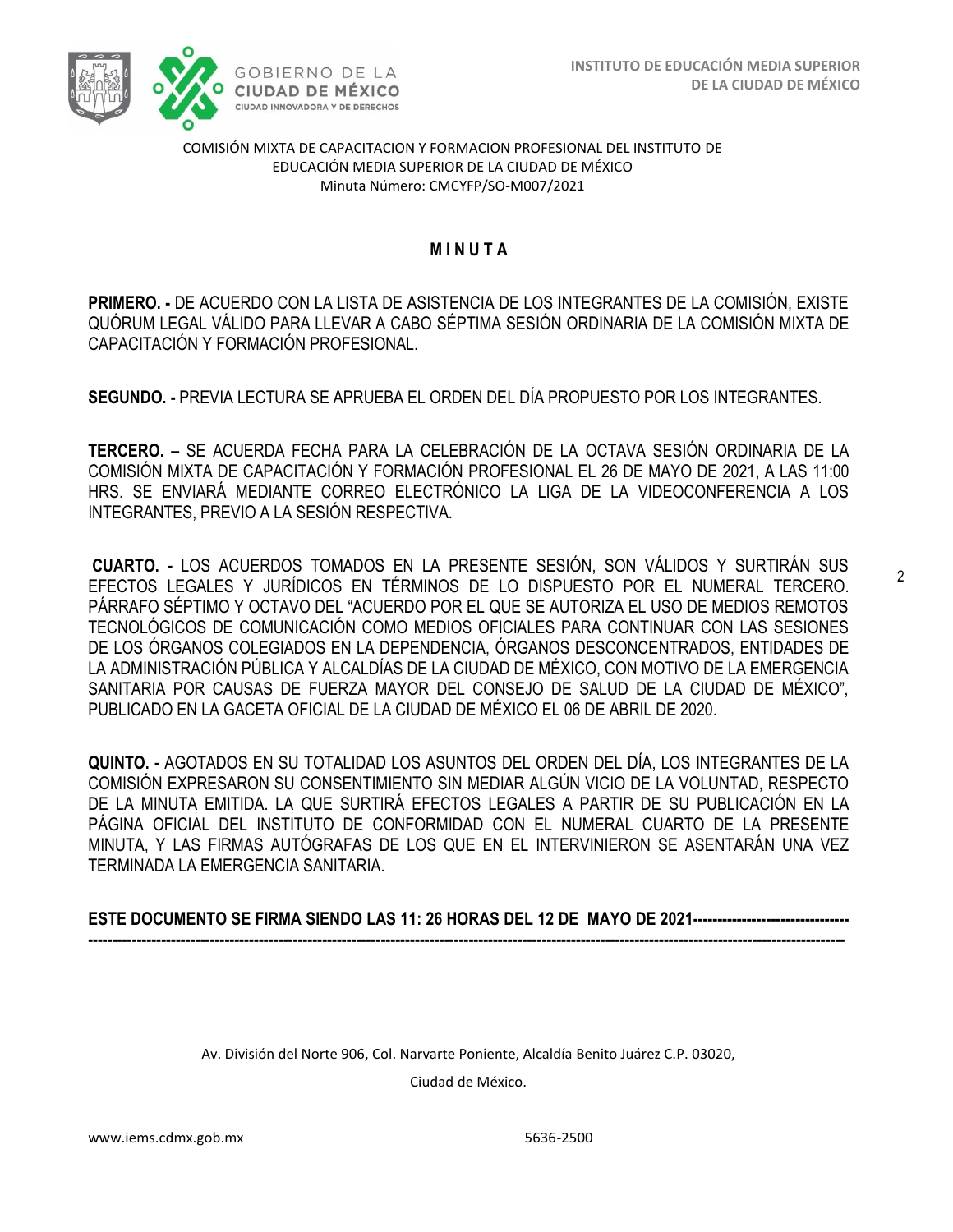

COMISIÓN MIXTA DE CAPACITACION Y FORMACION PROFESIONAL DEL INSTITUTO DE EDUCACIÓN MEDIA SUPERIOR DE LA CIUDAD DE MÉXICO Minuta Número: CMCYFP/SO-M007/2021

# **FIRMAN LAS PARTES**

# **POR PARTE DE LOS TRABAJADORES DEL IEMS**

### **BEATRIZ DÍAZ GASPAR**

#### **MARY CARMEN PALMA MILLÁN**

INTEGRANTE PROPIETARIA SECRETARIA DE PROMOCIÓN DEPORTIVA DEL SINDICATO DE LA UNIÓN DE TRABAJADORES DEL INSTITUTO DE EDUCACIÓN MEDIA SUPERIOR (SUTIEMS)

INTEGRANTE PROPIETARIA SECRETARIA DE CONFLICTOS LABORALES, PROFESIONALIZACIÓN, PROMOCIÓN Y ADMISIÓN DEL SINDICATO INDEPENDIENTE DE TRABAJADORES DEL INSTITUTO DE EDUCACIÓN MEDIA SUPERIOR (SITIEMS)

**HÉCTOR CALDERÓN SOSA ENRIQUE CRUZ GARCÍA** 

INTEGRANTE PROPIETARIO SECRETARIO DE FOMENTO A LA VIVIENDA DEL SINDICATO DE LA UNIÓN DE TRABAJADORES DEL INSTITUTO DE EDUCACIÓN MEDIA SUPERIOR (SUTIEMS)

INTEGRANTE PROPIETARIO SECRETARIO DE ESTUDIOS LABORALES DEL SINDICATO DE LA UNIÓN DE TRABAJADORES DEL INSTITUTO DE EDUCACIÓN MEDIA SUPERIOR (SUTIEMS)

Av. División del Norte 906, Col. Narvarte Poniente, Alcaldía Benito Juárez C.P. 03020,

Ciudad de México.